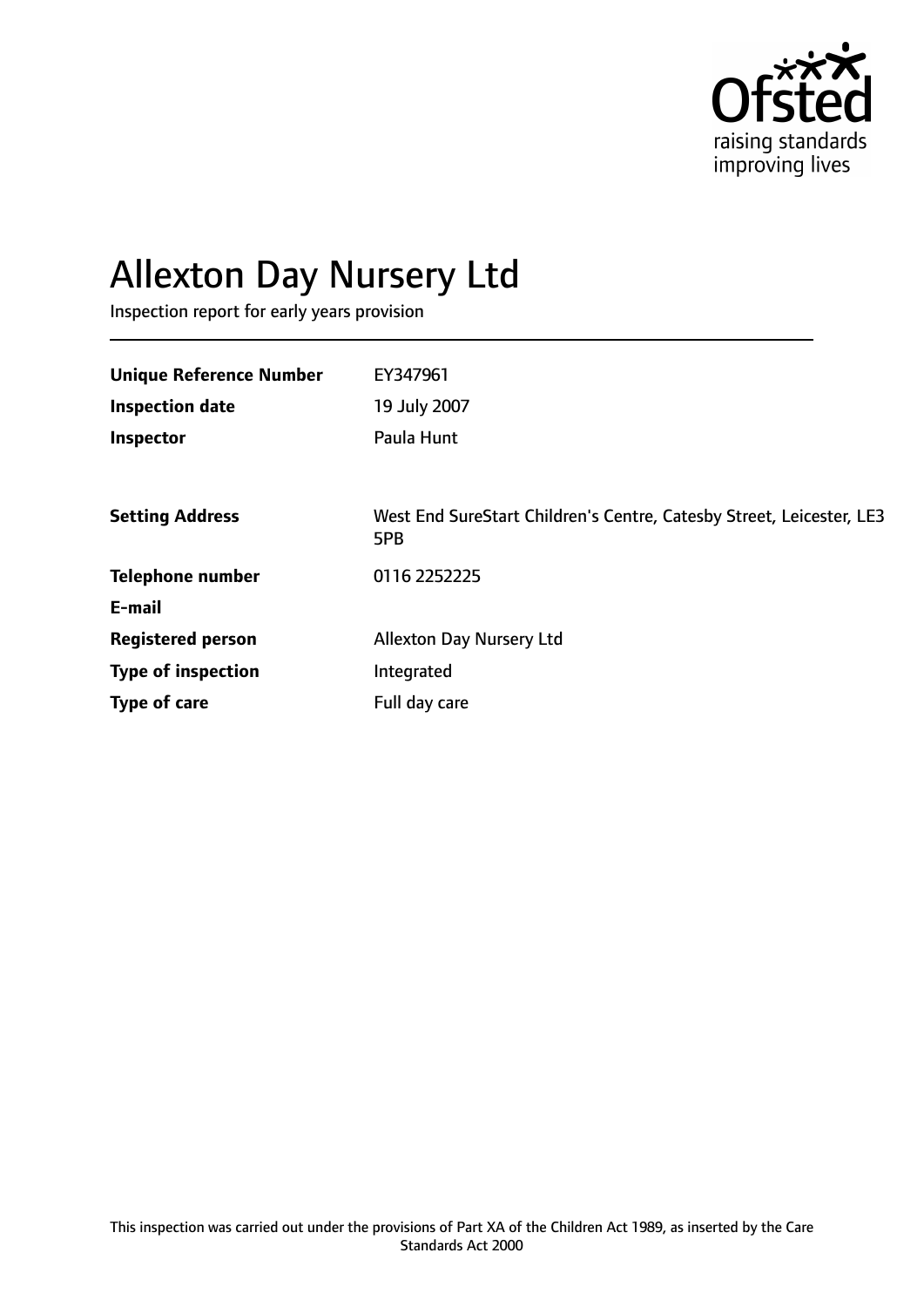#### **ABOUT THIS INSPECTION**

The purpose of this inspection is to assure government, parents and the public of the quality of childcare and, if applicable, of nursery education. The inspection was carried out under Part XA Children Act 1989 as introduced by the Care Standards Act 2000 and, where nursery education is provided, under Schedule 26 of the School Standards and Framework Act 1998.

This report details the main strengths and any areas for improvement identified during the inspection. The judgements included in the report are made in relation to the outcomes for children set out in the Children Act 2004; the National Standards for under 8s day care and childminding; and, where nursery education is provided, the *Curriculum guidance for the foundation stage.*

The report includes information on any complaints about the childcare provision which Ofsted has received since the last inspection or registration or 1 April 2004 whichever is the later.

#### **The key inspection judgements and what they mean**

*Outstanding: this aspect of the provision is of exceptionally high quality Good: this aspect of the provision is strong Satisfactory: this aspect of the provision is sound Inadequate: this aspect of the provision is not good enough*

For more information about early years inspections, please see the booklet *Are you ready for your inspection?* which is available from Ofsted's website: *www.ofsted.gov.uk.*

## **THE QUALITY AND STANDARDS OF THE CARE AND NURSERY EDUCATION**

On the basis of the evidence collected on this inspection:

The quality and standards of the care are good. The registered person meets the National Standards for under 8s day care and childminding.

The quality and standards of the nursery education are good.

#### **WHAT SORT OF SETTING IS IT?**

Allexton Day Nursery Ltd was registered in 2007 and is run by a limited company. It operates from the West End Sure Start Children's Centre in Leicester City where they have sole use of three rooms with limited access to other areas dependent upon use by other groups. The children's centre is well used by various community groups and there are links with local health services. A maximum of 30 children may attend the nursery at any one time. The nursery is open each weekday from 08.00 until 18.00 for 51 weeks of the year. All children share access to a secure enclosed outdoor play area.

There are currently 42 children aged from birth to four years on roll. Of these, 11 children receive funding for early education. Children come from the local area. The nursery currently supports a number of children with learning difficulties and/or disabilities and also supports a number of children who speak English as an additional language.

The nursery employs nine members of staff, all of which hold appropriate early years qualifications. The nursery are members of the Pre-School Learning Alliance.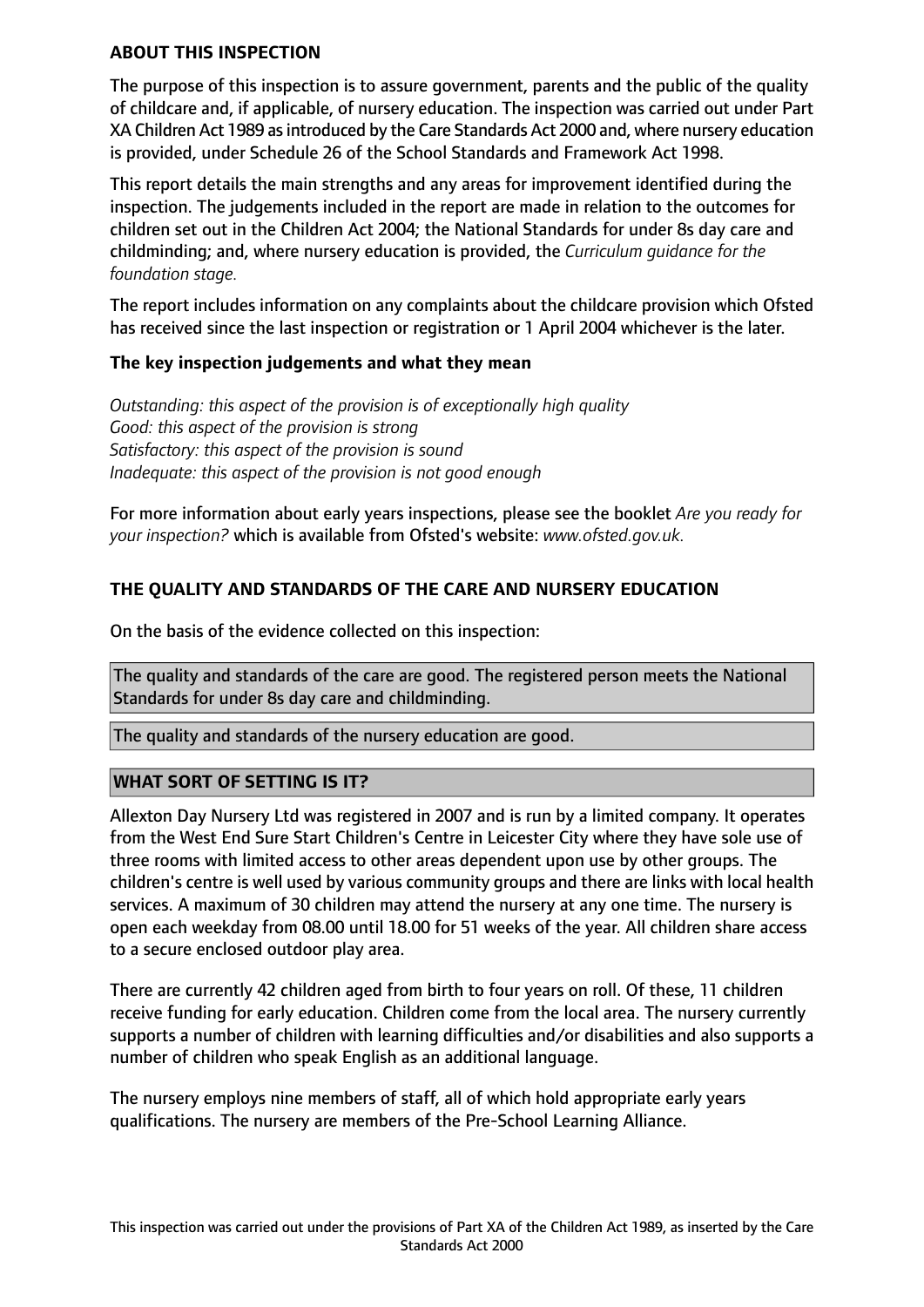#### **Helping children to be healthy**

The provision is good.

Children play in a clean environment where they learn to follow good hygiene practices. They are independent in their self-care skills such as washing their hands before meals and after visiting the toilet. Younger children are helped with wiping their nose and individual flannels minimise the risk of cross-infection. Older children understand the need to wash their hands to 'get rid of the germs', and they dispose of tissues appropriately. Staff set good role model examples, for instance, cleaning the tables and high chairs with anti-bacterial spray. Children who are infectious do not attend, thus preventing the spread of illness. Parents are well informed about the procedures and recommended exclusion periods. All of the staff hold a current first aid certificate. This means they can give appropriate care if there is an accident. Records of accidents and the administration of medication meet the regulations.

Children are well nourished as they enjoy freshly prepared, hot cooked meals and they benefit from fresh fruit and vegetables. A menu displays information for parents about the range of cooked meals provided and liaison with them ensures children's dietary requirements are met. Milk or water is provided at snack times; drinking water is always available and older children help themselves when thirsty. Staff talk to parents to regularly update their information about home routines and they feed babies accordingly.

Children are physically active and have good daily access to an outside play area where they can ride bikes, play parachute games, practise ball skills and have space to run about. Older children develop awareness of their large muscle skills, as they visit local parks and attractions to participate in a broad range of activities that contributes to their health and physical development. Children participate in a good range of action rhymes, jumping and moving to music indoors. Some children benefit from additional music sessions each week with visiting specialists. Babies enjoy the indoor space crawling around the floor, rolling on the mat and cushions and pulling themselves up to look out of the window. Babies have room to roll, stretch and crawl. When ready, they are encouraged to practice their first steps under the watchful eye of caring staff. Babies and children who need to sleep or rest are able to do so in relative peace and quiet.

#### **Protecting children from harm or neglect and helping them stay safe**

The provision is satisfactory.

The large, purpose-built nursery offers an attractive and welcoming environment for children and their parents or carers. Playrooms are arranged in small, age-appropriate units so that children develop a sense of security and can move around safely. The outside play space is fully enclosed with high-level fencing.

Children play in safe and mostly secure premises where most hazards are identified and minimised. Staff put appropriate measures in place to help prevent accidents such as safety gates across corridors, socket covers in unused electric sockets and finger guards on doors. However, risk assessments have not been completed for the new premises, the use of baby walkers or the outdoor play areas to identify potential hazards and to keep children safe. Children learn what is expected if they must leave the building in an emergency, as they are involved in regular evacuation drills. Staff have clear roles and responsibilities and fire exits are clearly marked. This promotes children's awareness and safety should a real situation arise.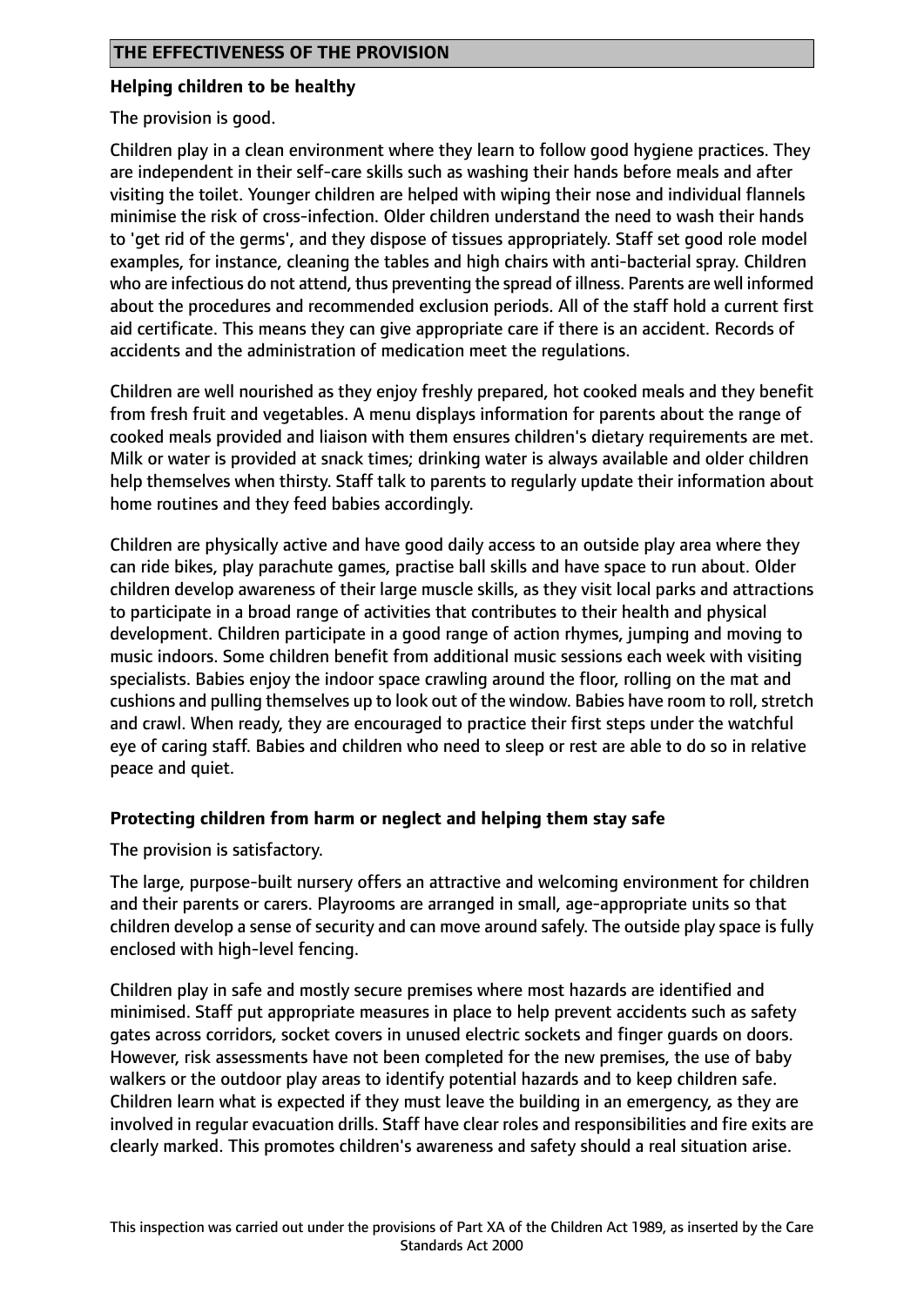Children are protected well by staff who have sound knowledge and understanding of child protection issues. They are aware of their responsibility to safeguard the children and know the correct procedures to follow should they be worried about a child in their care. The child protection policy does not have the procedures to follow should an allegation of abuse be made against a member of staff.

## **Helping children achieve well and enjoy what they do**

The provision is good.

Babies and children throughout the nursery are happy and settled. They receive continuity of care as staff get to know them well through the key worker system. The consistent daily routine provides structure to the day and helps children to feel secure, as they know what to expect. Staff have a good knowledge and understanding of the 'Birth to three matters' framework to support children under the age of three years. Babies receive lots of cuddles and reassurance from familiar and experienced staff. They eat and sleep according to parent's wishes and when awake, enjoy tactile experiences of natural and manufactured toys. Staff spend time talking to babies, encouraging mobility and awareness of others. In the toddler unit staff help children gain independence through daily routines. They extend their curiosity through cause and effect toys, develop imaginative play and experiment with paint and dough. Children enjoy stories and singing and begin to learn the principles of sharing and taking turns. All children enjoy playing outside although the garden is a good size, it is currently being developed to provide a more stimulating and interesting environment.

## Nursery Education

The quality of teaching and learning is good. Staff have a clear understanding of the Foundation Stage and plan appropriate activities based on their observations of children's development. Activities and plans are sufficiently evaluated on a regular basis to identify the strengths and weaknesses and the impact these have on the children. However, observations and assessments do not clearly link to future planning for individual children's development. Children have a positive attitude towards learning. They show interest in the activities provided and make good use of the resources. For the greater part of the day, children choose what they want to play with, but they also benefit from pre-planned, adult-led activities during each session. Staff support children's learning as they join in with their play. They ask questions to make them think such as "What do you think we need to fix these two pieces together?" and use daily routines to provide meaningful experiences such as, during circle time children calculate how many boys, girls and adults are present.

A strength of the setting is the children's progress in their personal, social and emotional development. Children are very happy to attend the setting and enter the playrooms confidently. They operate independently within the nursery, seeing to their own personal hygiene and care. Children choose activities from those provided and help staff tidy activities away. Children have very good manners, they say 'please' and 'thank-you' and are considerate to one another as they share and take turns or wait patiently in a queue. Children are beginning to make good attachments to others in the group and have friends they like to be with.

Children are confident speakers, they question why things happen and what people are doing and confidently state their needs, likes and dislikes. More able children are beginning to develop emergent reading and writing skills as they are linking sounds to letters of the alphabet and use good pencil control to form recognisable letters, including writing their own names. They handle books well and can talk about past events which are photographed and displayed.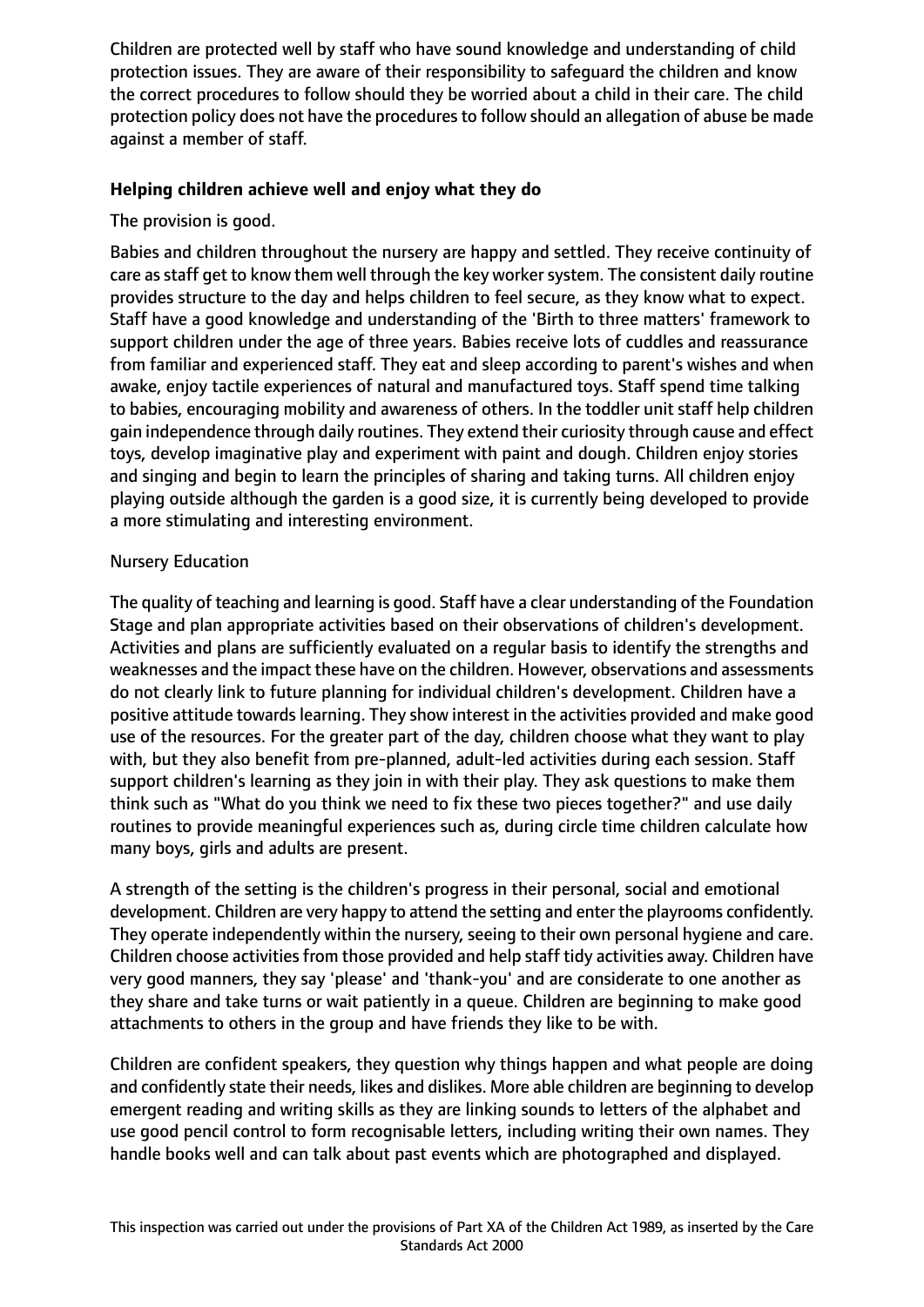Children are beginning to develop a good interest in numbers; they count well to ten and beyond and more able children are beginning to solve simple mathematical calculations.

Children greatly enjoy looking at the world around them. They examine the leaves of plants, using magnifying glasses and observe how they grow. They create and experiment with technology as they build using construction sets, collage and recycled materials. They also learn how to use simple equipment such as computer, mobile telephones, microphones and tape players. Frequent visits to local attractions, shops and the library, helps children to learn about the local community and environment. Children confidently explore a good range of creative materials such as paint, malleable materials, collage, sand, and water. Staff effectively support them to extend learning. For example, a child carefully constructing a kite from a variety of paper, string and suitable fixings.

Children enjoy singing and they confidently take part in imaginative play and re-enact first hand experiences such as taking their baby on a walk to the shops and putting the dolls to bed. Children move freely with pleasure and confidence indoors; they are developing their physical skills as they balance, climb, bounce, throw and catch. They are developing excellent hand-eye co-ordination in fine physical skills; using scissors with high levels of concentration and control to cut string for their kite. Children take pride in their work and gain a sense of ownership in seeing their pictures attractively displayed.

#### **Helping children make a positive contribution**

The provision is good.

Children develop a good sense of belonging and being part of the wider community through every day activities, displays and planned topics. Babies and toddlers begin to identify who they are as they see themselves in low-level mirrors, and snuggle in to a familiar member of staff to enjoy their bottle. Children see photos of themselves and their work displayed within the nursery. They become aware of various festivals as they take part in activities linked to Christmas and discuss differences in the way other people celebrate. Children with special needs are supported appropriately. The Special Educational Needs Coordinator (SENCO) has attended initial training and links with advisors and connected professionals to ensure all children are included. Children's spiritual, moral, social and cultural development is fostered.

The staff team have a consistent and positive approach to behaviour management; consequently, children of all ages behave very well. Staff quickly distract very young children before issues arise; they encourage sharing and turn taking; and guide older children to talk through frustrations and conflicts. They acknowledge children's feelings; encourage them to explain their particular need and help them find mutually acceptable solutions. In this way, children learn to consider the needs of others and resolve disputes through discussion and negotiation. Children gain a sense of responsibility as they help tidy away the toys or borrow 'Gitta' the nursery doll for a weekend.

Partnership with parents and carers is good. Parents receive clear and well-presented information about the nursery. The notice boards display policies and procedures; examples of children's art work; and items of interest such as menus and activity plans. Staff are friendly and approachable and they build positive relationships with parents. The settling-in period gently introduces children to nursery and gives parents the opportunity to get to know their child's key worker, which in turn helps children to feel more secure. Staff talk to parents every day to give feedback on their child's well-being. Staff encourage parents to contribute towards their child's learning. For example, they ask parents to record in a diary or take photographs of their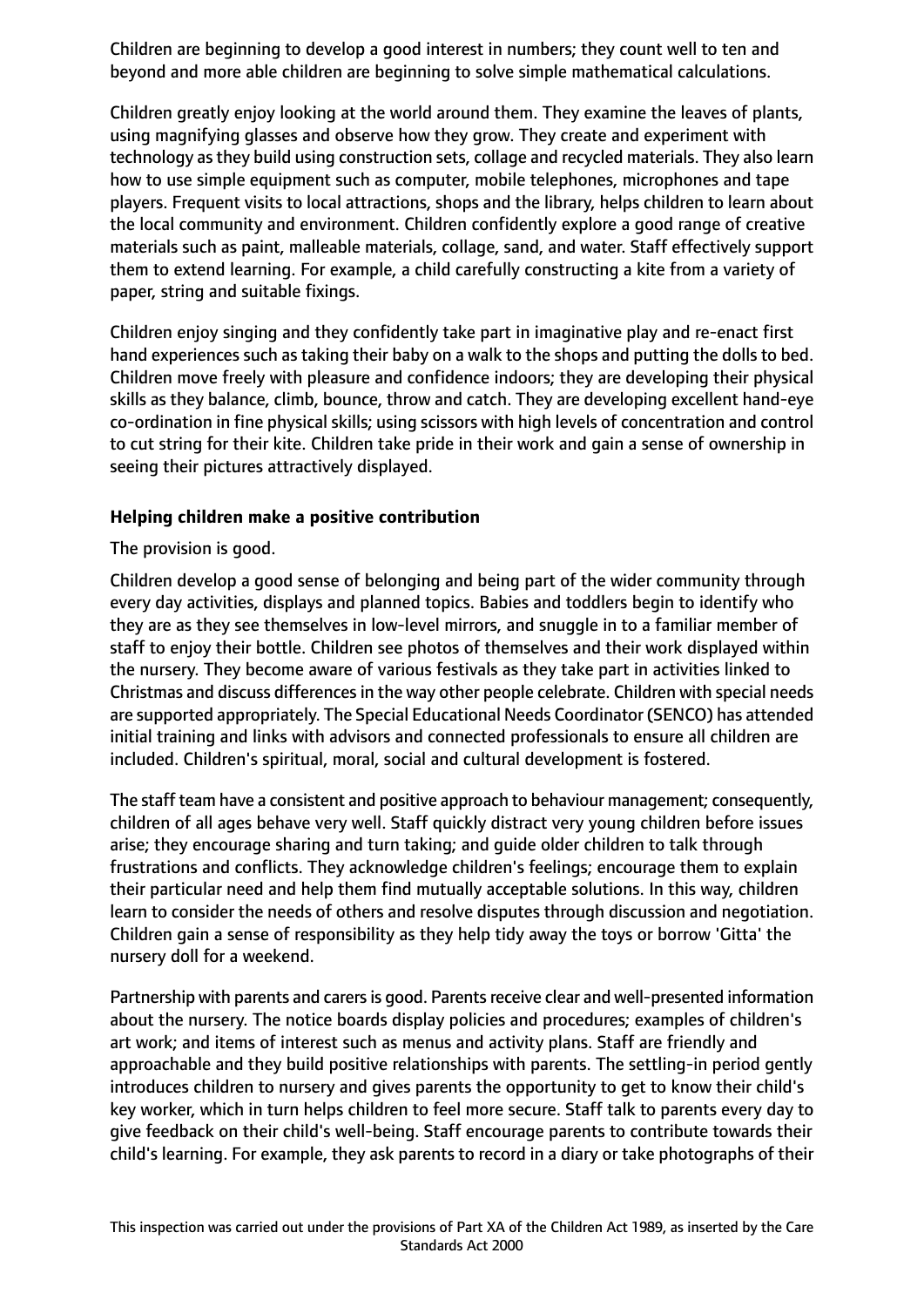child's adventures with the pre-school's'Gitta doll'. Parentstalk enthusiastically about the care their children receive in the nursery. A complaints procedure is readily available although is in need of updating to reflect current guidance to ensure parents know who to contact if concerned about any aspect of their child's care.

# **Organisation**

The organisation is good.

Children are cared for according to parents' wishes which promotes continuity of care and their well-being. There are effective systems in place to ensure information is shared on a regular basis about the children's progress and daily activities, for example, through daily chats and access to development records. Policies and procedures are available to parents about the setting and notices in the hallway and newsletters are used to update parents on any changes and forthcoming events. Parents of children who receive funded nursery education are given information about the Foundation Stage and on how to extend children's learning at home.

Leadership and management is good. Company practice ensures the nursery operates rigorous recruitment procedures. All staff are vetted, undergo a period of induction and receive regular supervision and take part in an annual appraisal system. Throughout their employment, they have good access to training and good support for their ongoing professional development. In this way, children are cared for by a well-qualified, stable and motivated staff team. Staff meet regularly to plan activities and discuss identified areas for improvement. Most regulatory documentation is in place and up to date, although the daily register is not accurate as on occasions children had arrived but not been marked in. Overall, children's needs are met.

# **Improvements since the last inspection**

Not applicable

# **Complaints since the last inspection**

Since registration there has been no complaints made to Ofsted that required the provider or Ofsted to take any action in order to meet the National Standards.

The provider is required to keep a record of complaints made by parents, which they can see on request. The complaints record may contain complaints other than those made to Ofsted.

# **THE QUALITY AND STANDARDS OF THE CARE AND NURSERY EDUCATION**

On the basis of the evidence collected on this inspection:

The quality and standards of the care are good. The registered person meets the National Standards for under 8s day care and childminding.

The quality and standards of the nursery education are good.